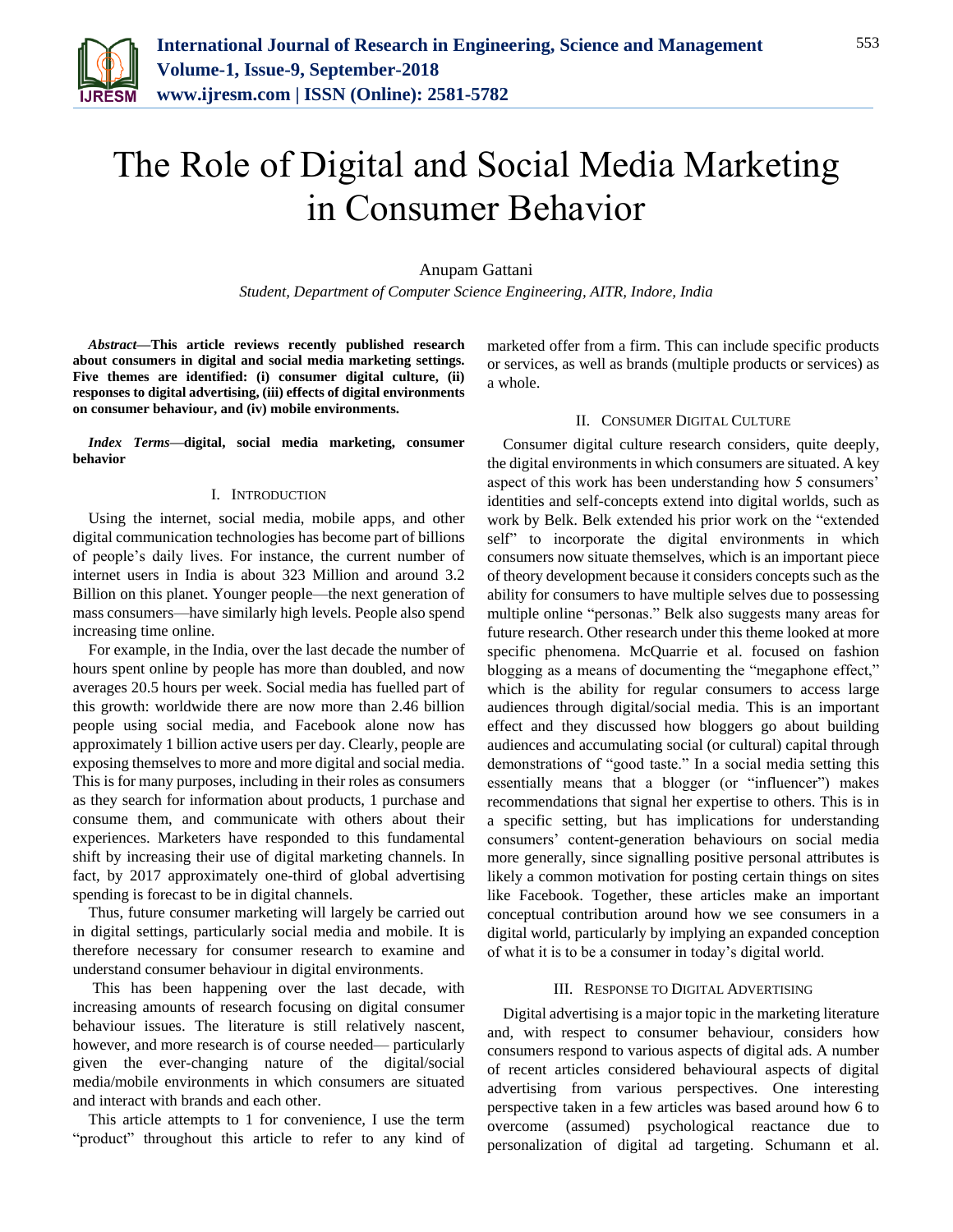

considered how negative reactions to personalization could be overcome with normative reciprocity appeals (instead of utility appeals). Lambrecht and Tucker studied ad retargeting, which is when personalized recommendations based on prior web browsing history are made when a consumer returns to a website. Negative responses to retargeting are found, but this is mitigated when consumers' preferences have become more precise. Tucker found that personalized website ads are more favourably received when consumers have a higher perception of being in control of the personal/private information used for personalization, which directly corresponds to literature on psychological reactance and suggests a theoretical way forward for research into consumer digital privacy, which is lacking. Other articles have considered a variety of digital ad response aspects. Luo et al. looked at drivers of popularity for groupbuying ads (i.e., Groupon-like "daily deals"), finding social influence (e.g., social proof due to others buying a deal) to be a major driver of deal popularity. Jerath et al. studied responses to search engine advertising, finding that when consumers search for less-popular keywords their searches are more effortful. Puccinelli et al. examined digital video ads (e.g., that run on sites like Hulu and YouTube), focusing on how TV show emotion interacted with ads' energy levels to affect consumers' responses. They find that affective matching between show and ad matters such that when consumer's experience "deactivating" emotions (e.g., sadness) it is harder to view energetic ads. Dinner et al. considered how digital display and search ads drive online and offline purchasing for a retailer, finding that digital ads are more effective than offline ads in driving online behaviour. Finally, Goldstein et al. studied "annoying" (e.g., obtrusive, low quality) website ads and showed how they create economic costs for advertisers (i.e., waste) and cognitive costs for consumers.

# IV. EFFECT OF DIGITAL ENVIRONMENT ON CONSUMER BEHAVIOR

A still-emerging theme in recent years is how digital/social media environments impact consumer behavior. The consequences can be thought of as environment-integral (i.e., digital environments influence behavior in those environments) or environment-incidental (i.e., digital environments influence behavior in other, unrelated environments). It is interesting to see how the various informational and social characteristics of digital/social environments, such as being exposed to other consumers' opinions (e.g., reviews) or choices (e.g., bids in online auctions), or even just to friends' lives through social media, can impact subsequent behaviors. For instance, with respect to environment-integral consequences, Lamberton et al. and Norton et al. considered learning from strangers in digital environments. They find that consumers in competitive online settings infer interpersonal dissimilarity and act aggressively against ambiguous others (strangers), and find that seeing online that others made the same choices as oneself can reduce, not increase, confidence in one's choices if others' justifications (e.g., in online reviews) are dissimilar. Adopting a different perspective, Wilcox and Stephen examined an environmentincidental response with respect to how using Facebook affected self-control. They found that when exposed to closer friends on Facebook, consumers subsequently exhibited lower self-control in choices related to, for example, healthy behaviors (e.g., choosing a cookie instead of a healthier granola bar).

## V. MOBILE ENVIRONMENTS

Consumer behaviour in mobile settings is also increasingly important, as consumers use mobile devices more frequently. This is particularly interesting in shopping contexts. In an instore shopping setting, studied how consumers respond to mobile coupons in 8 physical stores, finding in a field experiment that mobile offers requiring consumers to deviate from their planned shopping paths can increase unplanned spending. In an online shopping setting, Brasel and Gips focused on shopping on mobile devices (e.g., tablets) and specifically on how touching products (instead of clicking with a mouse) can increase feelings of psychological ownership and endowment. This is an interesting contribution because work on how consumers physically interface with mobile devices and how that influences decision making is scant but, as this article showed, important. Unrelated to shopping is work by Bart et al. that considered how mobile display ads—which are very small and carry very little (if any) information—influence consumers' brand attitudes and purchase intentions. They found that in many product categories mobile display ads have no effect, but that they do lift attitudes and intentions for high-involvement, utilitarian products (e.g., financial services).

## VI. CONCLUSION

In conclusion, there has been much recent activity in the consumer behaviour/psychology literature related to digital and social media marketing, and many important contributions to knowledge have been made. To move this literature forward, particularly given the fast-moving nature of digital settings, research that attempts to broaden our understandings of key phenomena, examines brand-new phenomena, and develops theories in an area that lacks an established theoretical base will be most valuable.

#### **REFERENCES**

- [1] Pew Research Centre (2015), Internet Use over Time: American Adults, http://www.pewinternet.org/data-trend/internet-use/internet-use-overtime/ (accessed 09/15/15).
- [2] Pew Research Centre (2015), Internet Use Over Time: American Teens (12-17), http://www.pewinternet.org/data-trend/teens/internet-use/
- [3] Ofcom (2015), Adults' Media Use and Attitudes Report, http://stakeholders.ofcom.org.uk/market-data-research/other/researchpublications/adults/medialit-10years/
- [4] We Are Social (2014), Global Social Media Users Pass 2 Billion, http://wearesocial.net/blog/2014/08/global-social-media-users-pass-2 billion/
- [5] Facebook (2015), Facebook Company Info: Stats, <http://newsroom.fb.com/company-info/>